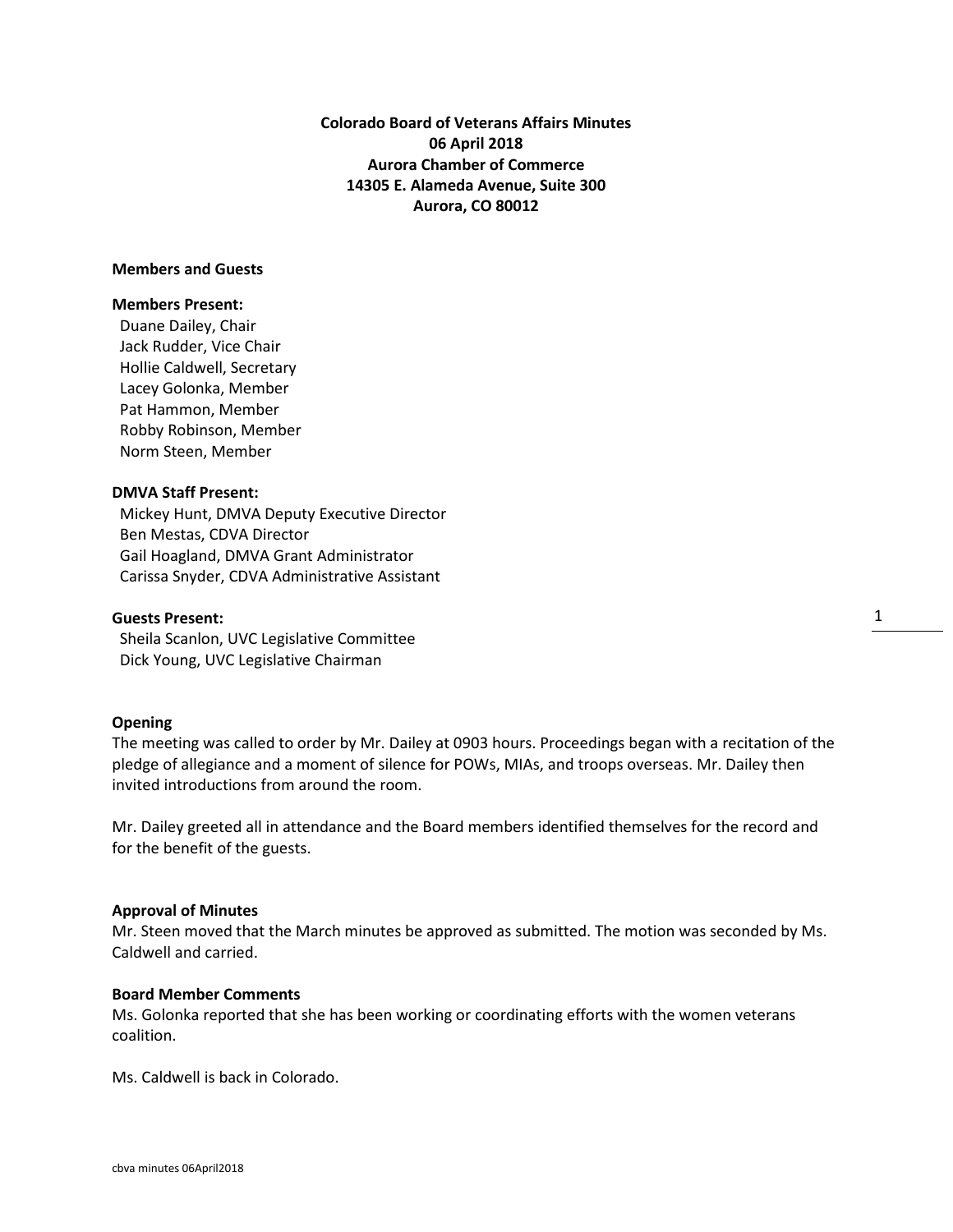Ms. Hammon attended the third annual women veterans tea in Palisade. The event had more than 140 attendees, including three World War II veterans. A Vietnam veterans memorial event was held in Fruita on 29 March with approximately 75 in attendance. The Western Slope Veterans Coalition met to amplify their mission statement to include their commitment to serve as a resource for women veterans and for subjects of trauma. A list is being assembled of desired service by the Western Slope One Source, scheduled to open in 2019. A VOA office has opened in Eagle County and is providing assistance with homelessness.

Mr. Robinson said he was unable to attend the last Board meeting because he was attending the funeral of Larry Velasquez, the former resident council chair at the State Veterans Community Living Center in Rifle. A flower fund has been established in Mr. Velasquez's name to help maintain the rose garden he established in memory of his wife. The CLC in Rifle has passed two surveys and intends to start a CNA training program. The CLC at Fitzsimons has passed one of its surveys. The Department of Human Services has proposed funding in the Long Bill to enable the CLCs to pay direct service personnel under exemption from the salaries mandated by the state personnel system.

Mr. Steen said the March legislative conference of the National Association of Counties saw a meeting of the Veterans and Military Service Committee attended by James Wartski, executive director of the VA's Veterans Experience Office. VA is incorporating a commitment to veterans' engagement and experience at their facilities through utilization of Community Veterans Engagement Boards. He attended the VA Clinic Stakeholders meeting in Colorado Springs on 28 March. The wait time for an initial PCP appointment at the Colorado Springs CBOC is now 62 days. The clinic continues to struggle with its caseload as it gains approximately 500 new patients every month. VHA plans to include complementary alternative medicine to its program of care. Patients no-showing for appointments at the CBOC continues to be a problem, with approximately 30,000 no-shows in 2017. An additional \$300,000 in funding for county veterans service officers is proposed in the Long Bill. He met with Terri Clinton, the commander of the American Legion Department of Colorado, and she is interested in the role of the Board. Upcoming veterans' events include the UVC banquet scheduled for 08 April, The Vet Fest at the Sky Six Stadium on 04 August, an SBA-sponsored Veterans Small Business Conference in Colorado Springs on 05 April, and a VA Mental Health Summit and the Penrose Pavilion in Colorado Springs on 29 August. He has also drafted a letter for the Board to send the governor supporting the use of the additional \$300,000 to counties to support veterans service officers.

Mr. Rudder was out of the country in March. A large concern in the veteran coalition in Alamosa is the disproportionately high suicide rate among veterans in the San Luis Valley. There is a persistent need for the availability of more and better mental health services.

Mr. Dailey attended the VA town hall held the Denver VAMC in March. Another is scheduled to be held in Fruita on 18 April. Kremmling's annual veterans dinner and town hall is scheduled for 19 April. Jackson County has a new veterans service officer.

#### **Public Comments**

Ms. Scanlon said she is looking forward to partnering with the board regarding issues faced by women veterans.

Mr. Young said the ticket holders for Sunday's UVC banquet will be able to tour the new hospital on Saturday. UVC has an online map available that displays where veterans resources are currently available, the intent is to use this as a starting point to encourage communication between veterans'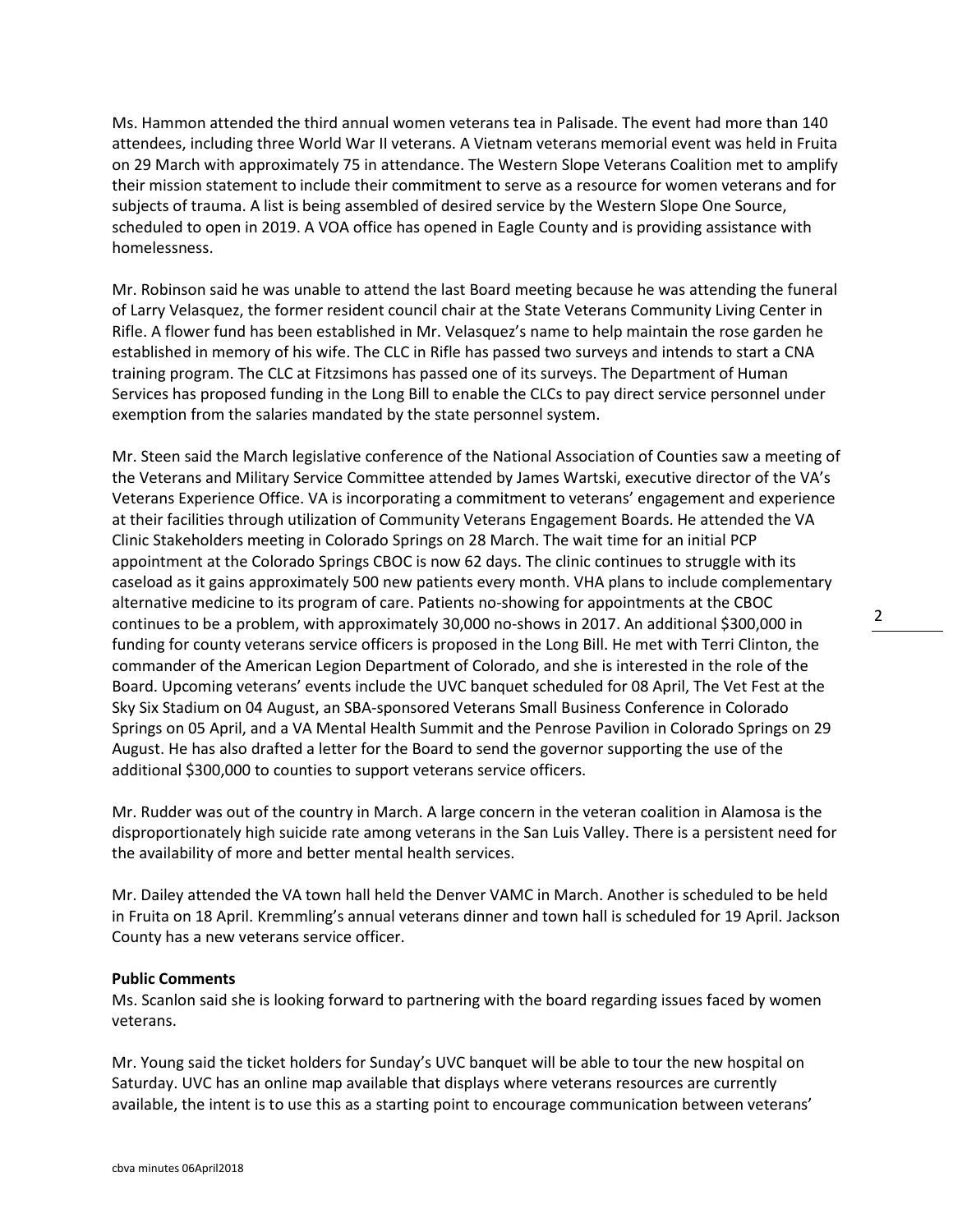organizations. He also sought a commitment from the Board to collaborate with UVC's effort to support women veterans, which Mr. Dailey agreed to add as an agenda item.

#### **Reports**

Mr. Hunt said that he is enacting an organizational change at the Division of Veterans Affairs. The division will be split geographically along the continental divide and there will a Division of Veterans Affairs East and a Division of Veterans Affairs West, each with its own division director. Ben Mestas will continue to serve in his role as the director of the east division and Dave Callahan, the DMVA strategic planner, will service as the interim director for the west division. The current version of the Long Bill includes funding for three FTE for the Western Slope One Source, namely a VSO, a facility manager, and an ID staff person, the last of which has —already been filled. The groundbreaking for the One Source is scheduled for June 2018 with an opening date in the summer of 2019. The department has reallocated a position to include a webmaster.

#### **New Business**

–

The Board here entertained a motion by Ms. Hammon to sign and submit to the governor the letter written by Mr. Steen in support of funding for county veterans service officers. This was seconded by Mr. Robinson and carried.

#### **Reports**

Mr. Mestas said the division has hired three new state veterans service officers. Jaclyn Murrietta is the division POC for women veterans and has been in the contact with the coalition. The division annual training conference will be held 10 April-13 April and in addition to county veterans services officers will be attended by representatives from CLCs, VOA, the American Legion, and the VFW. Guest presenters include a law firm that represents cases at the U.S. Court of Veterans Appeals.

Ms. Hoagland invited questions on her written report. Mr. Robinson inquired whether there are any concerns about the rate of spending by current grantees. Ms. Hoagland said that there have been but contract modifications have resolved most of the issues. Mr. Robinson also asked whether it is typical for the CLC's to be slow to spend their funds. Ms. Hoagland said that it is because the CLCs are usually funding projects and will submit for reimbursement when the project is complete. Mr. Steen asked if the Board has a process for controlling risk in regard to advanced funds and Ms. Hoagland explained the internal guidelines that are part of the grant rules. Ms. Hoagland then presented a reallocation request for the Board's considerations. Ms. Caldwell to reallocate the funds as recommended and Ms. Hammon seconded. The motion carried.

#### **Recess**

The Board recessed at 10:25 a.m. and resumed labor at 10:36 a.m.

#### **Action Item: UVC Collaboration**

Mr. Robinson moved that the Board resolve to collaborate with the efforts of UVC in regard to support of women veterans. Ms. Hammon seconded. The vote was unanimous and the motion carried.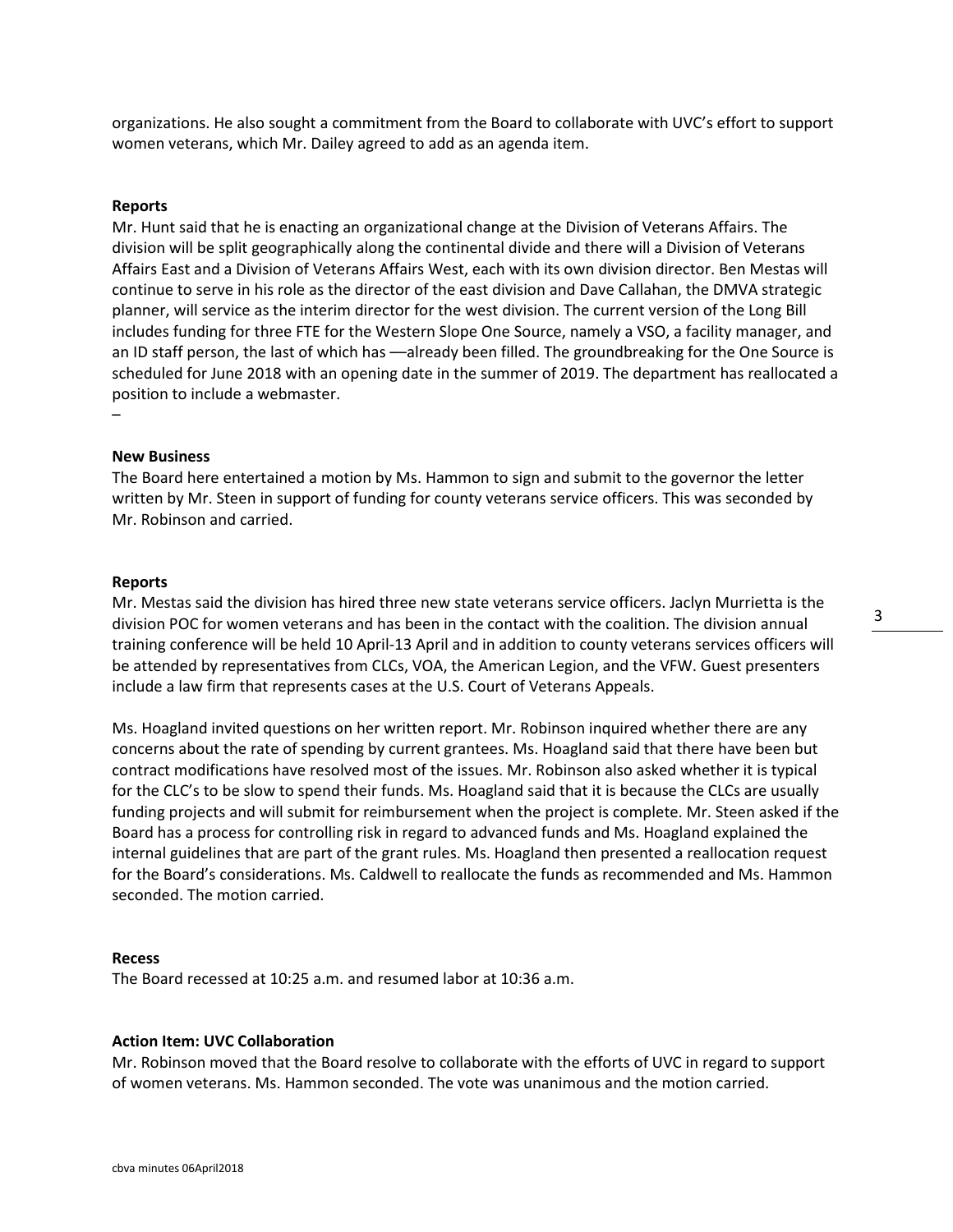#### **Action Item: Veterans Trust Fund Grant**

Ms. Hoagland told the Board the written subcommittee summary should be set aside as it has arithmetic errors. She reminded the Board that as applications are considered the decisions made by Board must be consistent and with clear justification. The recommendation of the subcommittee is that the applications of current grantees that are compliant be funded. If grantees have moderate compliance issues the recommendation is that they be funded with monitoring stipulated, and that those who are out of compliance not be funded.

Ms. Hoagland said that several applications scored below the required minimum of 60. There were more of these than in previous grant cycles, located in critical geographic areas. They included:

- VT 19-04, American Legion Post 108, Pagosa Springs
- VT 19-13, American Legion Post 74, Meeker
- VT 19-14, American Legion Post 92, Cortez
- VT 19-17, American Legion Post 62, Craig
- VT 19-20, American Legion Post 22, Northglenn

Ms. Hoagland said a key factor in the low application scores is probably low attendance at the grant application webinars. The applications changed this cycle and some applicants who did not attend the webinars may not have understood how to complete it. She then asked the Board if it would consider any of the applications that scored less than 60. Scores would need to be adjusted to make any of those applications eligible for consideration.

The applications with eligible scores were first considered in numerical order, followed by discussion on the applications whose scores fell below 60. The final group of applications considered was the applications from the state veterans community living centers, which had been prioritized by CDHS. The decisions on all of the applications are listed numerically below.

#### **VT 19-01, VFW Post 8661, Conifer**

Score: 81.4 Current compliance: High Recommendation: Fund in full Discussion: It was moved by Mr. Robinson and seconded by Mr. Steen that the recommendation be enacted. The vote was unanimous and the motion carried. **Decision: Fund in full at \$8,400.00**

#### **VT 19-02, VFW Post 12063, Westcliffe**

Score: 86 Current compliance: High Recommendation: Fund in full Discussion: Mr. Robinson mentioned the comparatively low number of veterans served, a concern shared by Ms. Caldwell. Ms. Hoagland said that while census is lower in rural areas, there are also fewer resources available to veterans. It was moved by Ms. Caldwell and seconded by Mr. Steen that the recommendation be enacted. The vote was unanimous and the motion carried. **Decision: Fund in full at \$55,000.00**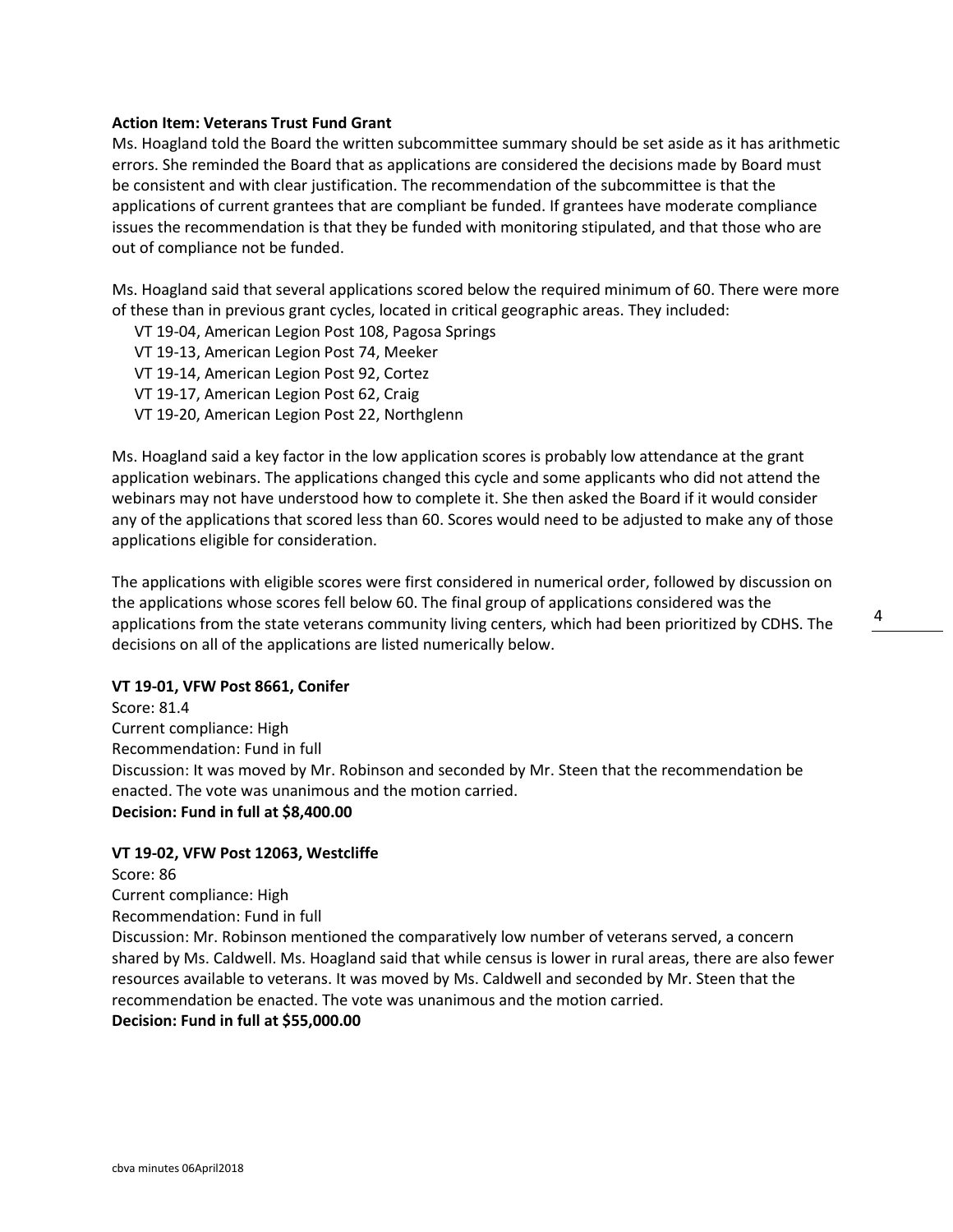#### **VT 19-03, American Legion Post 09, La Junta**

Score: 81.4 Current compliance: High Recommendation: Fund in full Discussion: It was moved by Ms. Hammon and seconded by Ms. Caldwell that the recommendation be enacted. The motion carried. **Decision: Fund in full at \$14,275.00**

#### **VT 19-04, American Legion Post 108, Pagosa Springs**

Score: 57

Noncompliant

Recommendation: Do not fund

Discussion: Ms. Hoagland asked whether any of the members of the Board wished to adjust their application scores and make this application eligible for consideration. Mr. Dailey said that the previous year's funding had a stipulation of a site visit from Ms. Hoagland due to a history of noncompliance from this grantee. Ms. Hoagland confirmed that the site visit took place but the grantee's performance did not improve. She said this has been three consecutive years of noncompliance from this grantee, at which point the Board's precedent has been not to fund the application. The grant administrator has demonstrated a persistent unwillingness to adhere to the grant rules despite coaching. It was moved by Mr. Robinson and seconded by Ms. Caldwell that the Board decline to fund this application. **Decision: Do not fund**

#### **VT 19-06, VFW 7829, Colorado Springs**

Score: 90.8 Current compliance: High Recommendation: Fund in full Discussion: It was moved by Ms. Caldwell and seconded by Mr. Robinson that the recommendation be enacted. The vote was unanimous and the motion carried. **Decision: Fund in full at \$99,050.00**

#### **VT 19-07, American Legion Post 32, Longmont**

Score: 67.9 Current compliance: Moderate Recommendation: Fund in full

Discussion: Ms. Caldwell noted the increased amount in the application request over last year's funded amount. This grantee had compliance issues earlier in the grant cycle but is now compliant. Ms. Hoagland said that the organization will have a new grant administrator in the upcoming grant year. This grantee has received some unusual requests for emergency assistance and the current budget is constructed to allow for flexibility. It was moved by Ms. Caldwell and seconded by Mr. Rudder that the recommendation be enacted. The vote was unanimous and the motion carried.

# **Decision: Fund in full at \$59,200.00**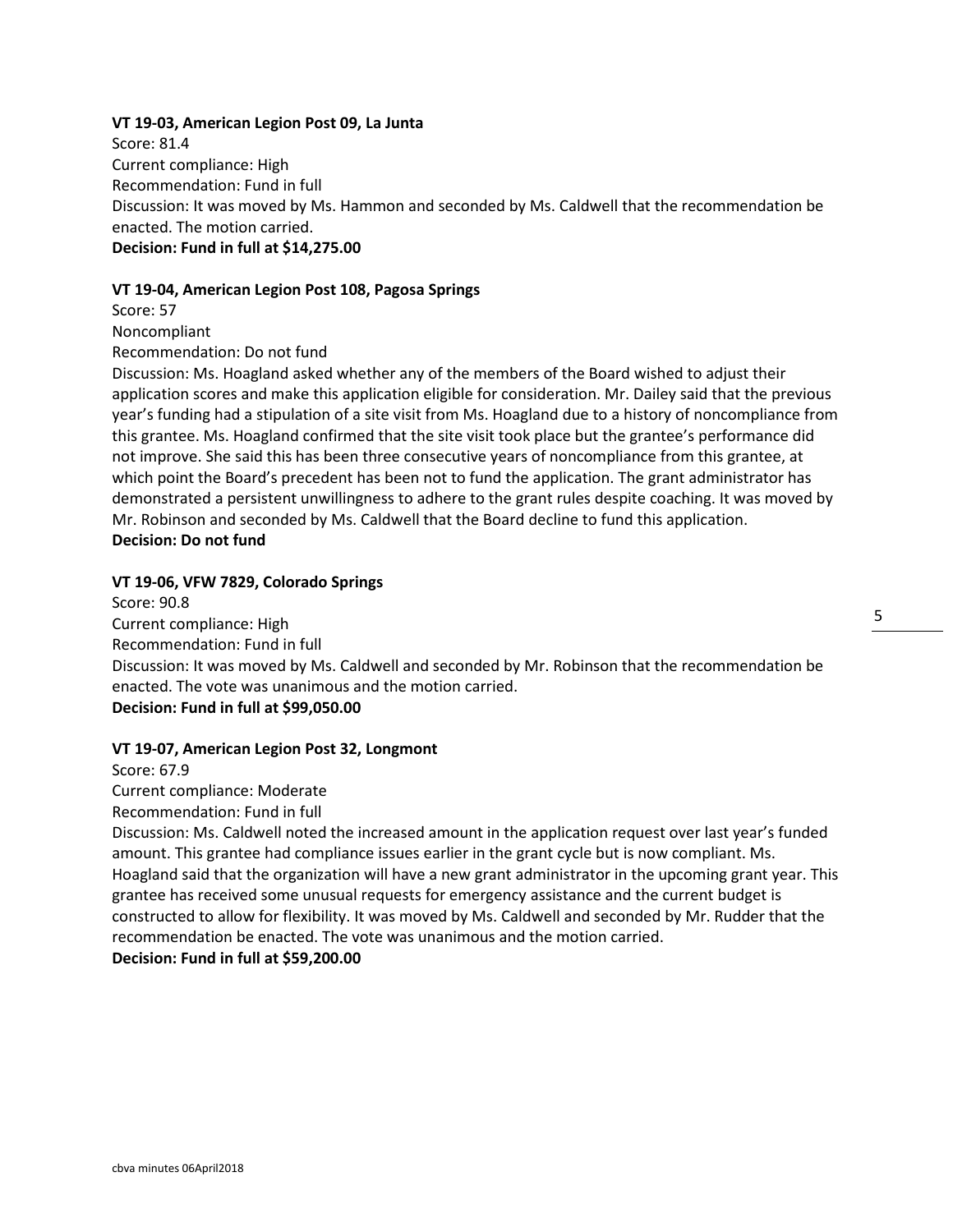#### **VT 19-08, American Legion Post 88, Hot Sulphur Springs**

Mr. Dailey recused himself from review of this application. Score: 80.3 Current compliance: High Recommendation: Fund in full Discussion: It was moved by Mr. Robinson and seconded by Mr. Steen that the recommendation be enacted. The vote was unanimous and the motion carried. **Decision: Fund in full at \$30,200.00**

#### **VT 19-09, VFW of Colorado, Lakewood**

Score: 77.9 Current compliance: High Recommendation: Fund in full Discussion: It was moved by Ms. Caldwell and seconded by Mr. Robinson that the recommendation be enacted. The vote was unanimous and the motion carried. **Decision: Fund in full at \$40,000.00**

#### **VT 19-10, DAV Chapter 48, Durango**

Score: 82.8 Current compliance: High Recommendation: Fund in full Discussion: Mr. Robinson inquired whether the amount requested is fully justified due to the population census and presence of other grantee organizations in the geographic area. Ms. Hoagland said the higher number and grantees and applicants in the area can be attributed to a lack of other resources in rural areas. It was moved by Ms. Caldwell and seconded by Mr. Steen that the recommendation be enacted. The motion carried with six in favor and one opposed. **Decision: Fund in full at \$92,620.00**

#### **VT 19-11, American Legion Post 16, Huerfano**

Score: 82.1 Current compliance: High Recommendation: Fund in full Discussion: It was moved by Mr. Robinson and seconded by Mr. Steen that the recommendation be enacted. The vote was unanimous and the motion carried. **Decision: Fund in full at \$10,000.00**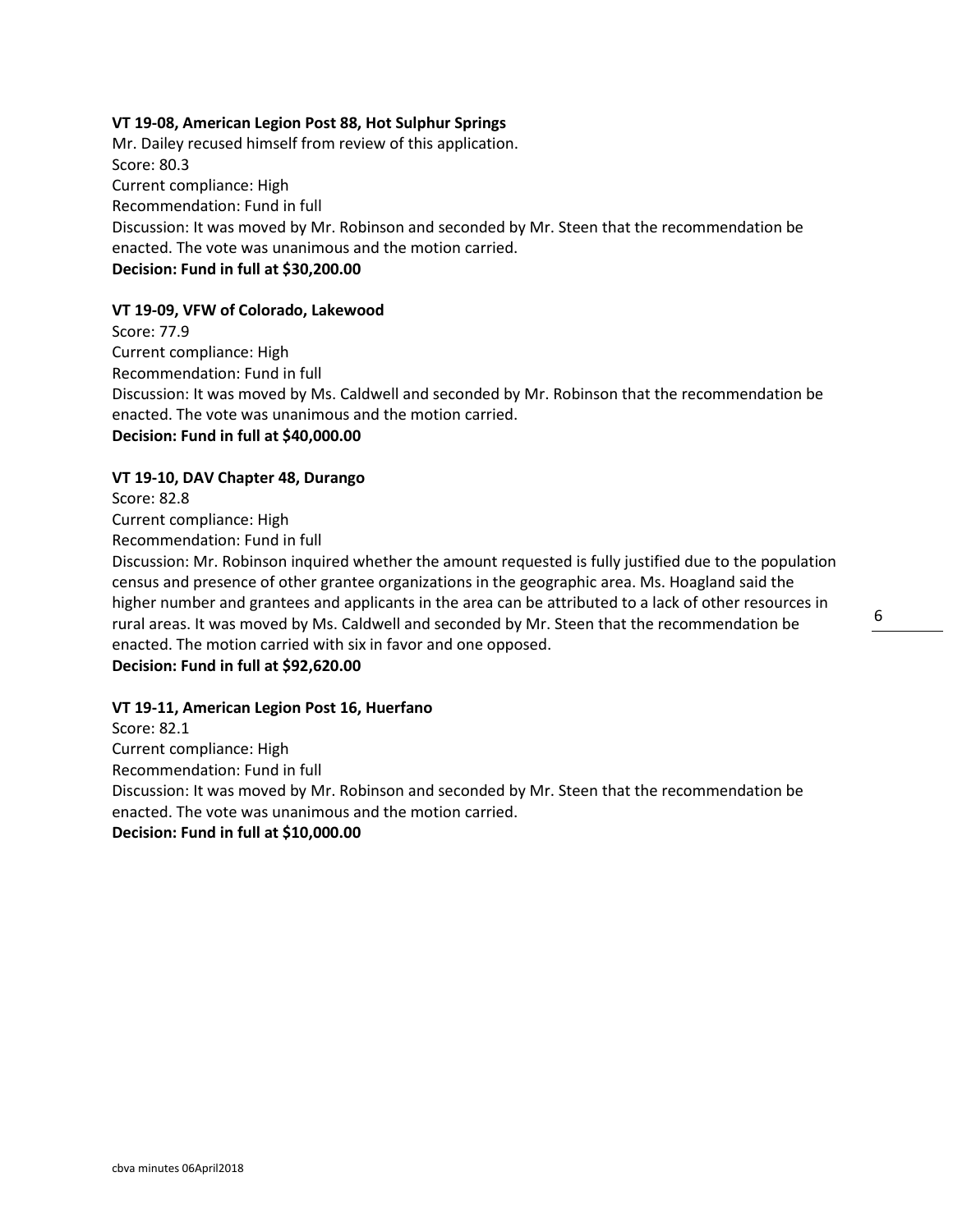#### **VT 19-12, VFW Post 41, Loveland**

Score: 68

Current compliance: High

Recommendation: Fund in full

Discussion: Mr. Steen said the amount of the request was not well justified in the application, and Ms. Hammon agreed that in particular the large increase in the amount of the request was not validated in the application. Ms. Hoagland said the grantee served a college population among others and the need for emergency assistance can be high. Ms. Hammon also said a large increase in funding may not be justified with the organization using a new grant administrator in the upcoming cycle. Ms. Hoagland said that the incoming grant administrator has experience administering a VTF grant. Mr. Robinson called for the question to accept the subcommittee's recommendation and the motion failed. Ms. Hammon moved that application be funded in the amount of \$69,000.00, which is an increase of \$10,000.00 over last year's funded amount but is also more than \$10,000.00 less than the amount of the request. Mr. Robinson seconded the motion. The motion carried with four in favor and three opposed. **Decision: Fund in part at \$69,000.00** 

#### **VT 19-13, VFW Post 5843, Meeker**

Score: 52.6

Current compliance: Moderate

Recommendation: Do not fund

Discussion: Ms. Hoagland suggested funding this application in the amount of \$5,000.00 rather than the requested amount \$8,200.00. This grantee was new in the previous year and has been very slow to spend the current funds. Ms. Hammon noted that the application is requesting a lower amount that was funded in the current grant cycle. Each Board member increased their application score to bring the application to the required level of 60 so that it could be considered for funding. It was moved by Ms. Caldwell and seconded by Ms. Hammon that this application be funded in the amount of \$3,000.00 based on the organization's current rate of spending. The vote was unanimous and the motion carried. **Decision: Fund in part at \$3,000.00**

#### **VT 19-14, VFW Post 5231, Mancos**

Score: 54

Current compliance: Moderate

Recommendation: Do not fund

Discussion: Ms. Hoagland said this is a rural area with few resources for veterans in need. Ms. Hammon said that the application asks for an increase in the currently funded amount event though his grantee has been very slow to spend its current funds. Ms. Hoagland explained that the post has a committee that decides the amount of the grant request each year, which is often determined in spite of the advice of the grant administrator who is aware that the post is unlikely to expend large amounts. Each Board member with the exception of Mr. Rudder increased their application score to bring the application to the required level of 60 so that it could be considered for funding. It was moved by Ms. Caldwell and seconded by Mr. Robinson that this application be funded in the amount of \$4,000.00 based on the organization's current rate of spending. The vote was unanimous and the motion carried. **Decision: Fund in part at \$4,000.00**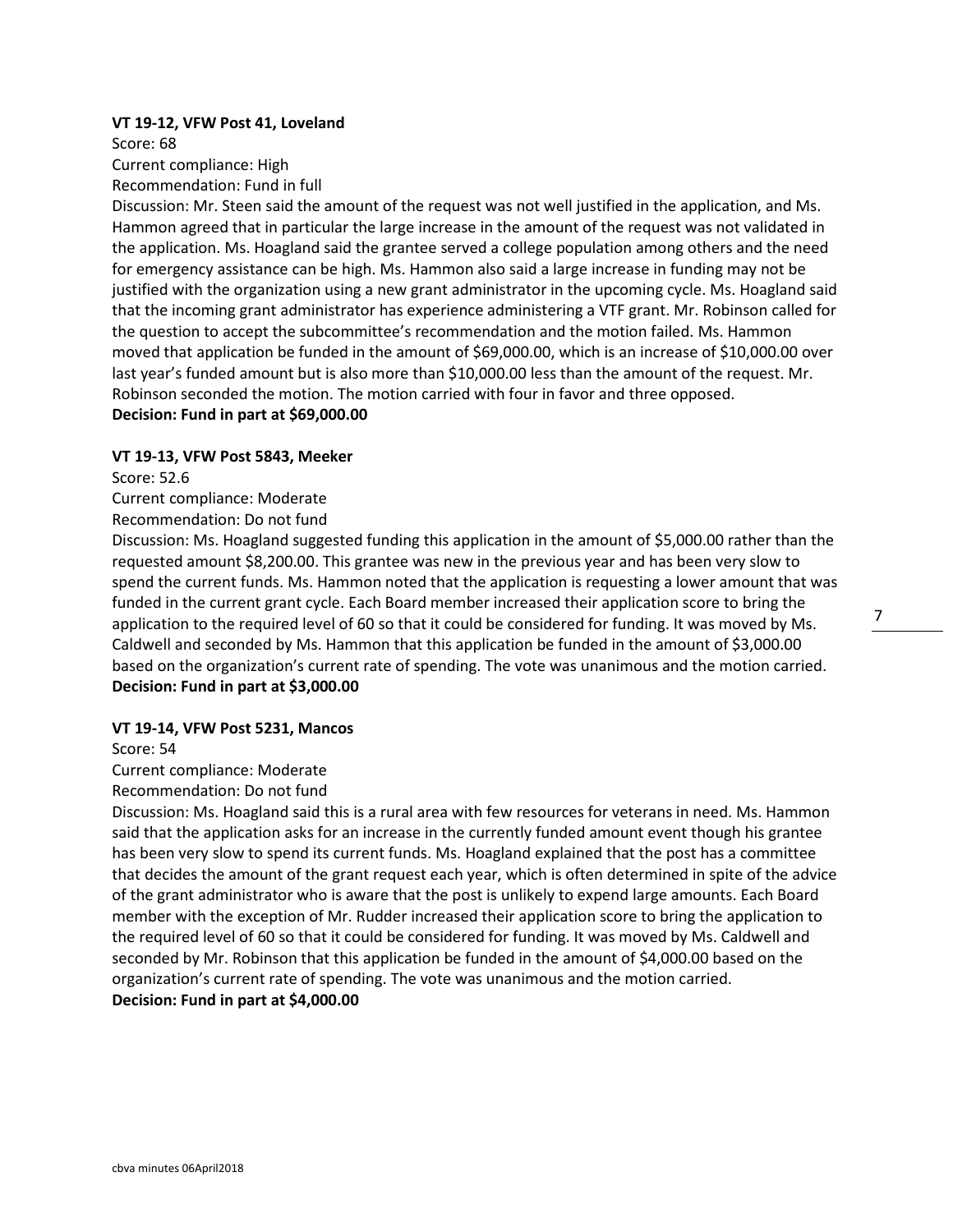# **VT 19-15, American Legion Post 1980, Woodland Park**

Score: 68.4 Current compliance: Moderate Recommendation: Fund in full Discussion: It was moved by Ms. Caldwell and seconded by Ms. Hammon that the recommendation be enacted. The vote was unanimous and the motion carried. **Decision: Fund in full at \$20,000.00**

#### **VT 19-16, American Legion Post 25, Florence**

Score: 60.8 Current compliance: High Recommendation: Fund in full Discussion: It was moved by Mr. Robinson and seconded by Ms. Caldwell that the recommendation be enacted. The vote was unanimous and the motion carried. **Decision: Fund in full at \$15,000.00**

#### **VT 19-17, American Legion Post 62, Craig**

Score: 58.9

Current compliance: Moderate

Recommendation: Do not fund

Discussion: Ms. Hoagland said this is also an underserved rural area but the grantee has struggled with spending and with documentation requirements. Mr. Dailey and Ms. Hammon both increased their application scores to bring the application above required level of 60 so that it could be considered for funding. It was moved by Mr. Robinson and seconded by Ms. Caldwell that this application be funded in the amount of \$5,000.00 based on the organization's current rate of spending. The vote was unanimous and the motion carried.

**Decision: Fund in part at \$5,000.00**

# **VT 19-18, American Legion Post 113, Alamosa**

Mr. Rudder recused himself from review of this application Score: 70.6 New applicant Recommendation: Fund in full Discussion: This is an established program, formerly administered through a VTF grant to the VFW post. It was moved by Mr. Robinson and seconded by Ms. Caldwell that the recommendation be enacted. The vote was unanimous and the motion carried.

**Decision: Fund in full at \$33,000.00**

#### **VT 19-19, American Legion Post 103, Littleton**

Score: 72.3

Current compliance: Moderate

Recommendation: Fund in full

Discussion: Ms. Hoagland recommended funding this application in the amount of \$25,000.00. The current funded amount is \$30,000.00, and while this grantee is compliant with grant rules, they are spending very slowly and may not expend their funds this cycle. It was moved by Mr. Robinson and seconded by Ms. Caldwell that this application be funded in the amount of \$25,000.00. The vote was unanimous and the motion carried.

**Decision: Fund in part at \$25,000.00**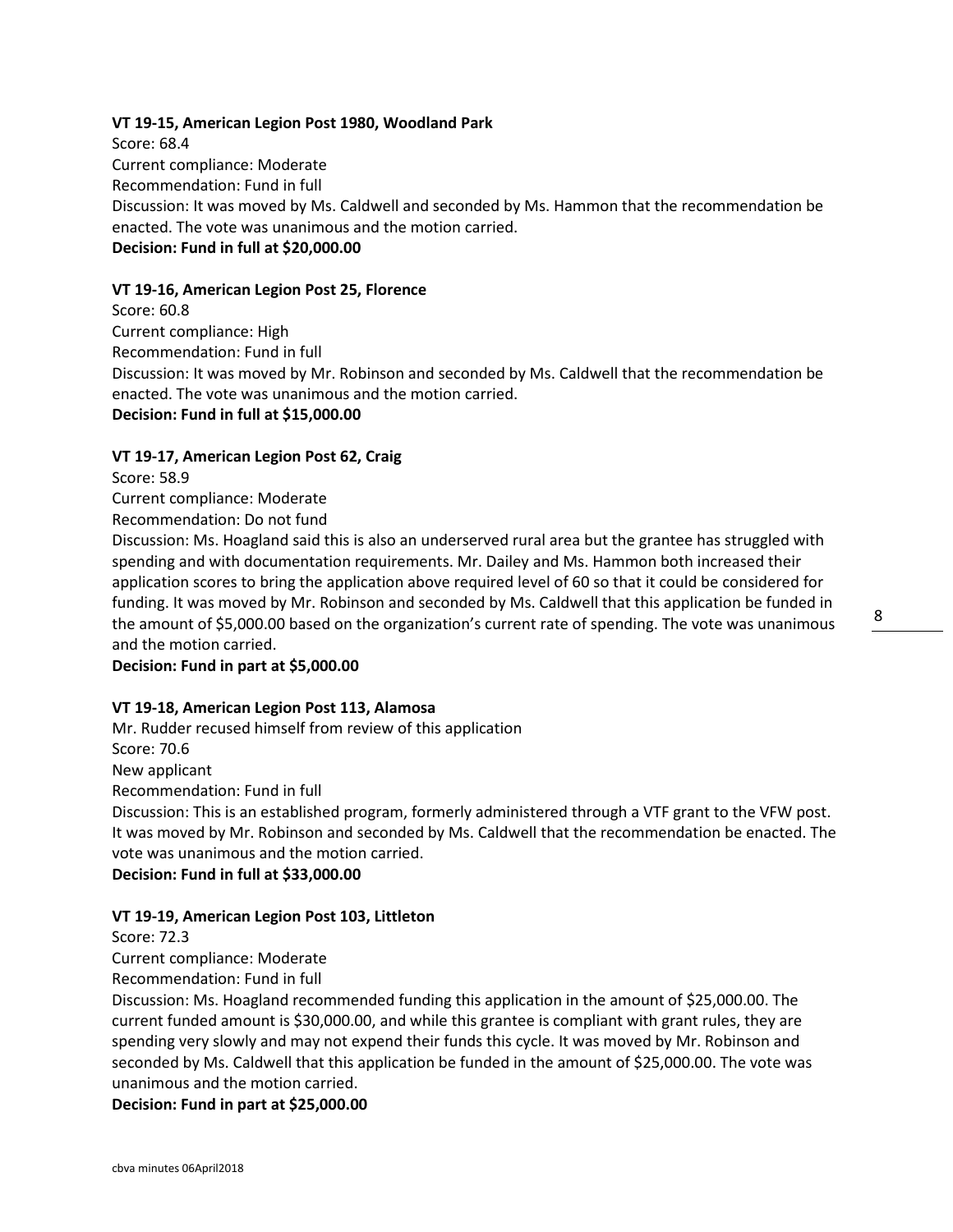### **VT 19-20, American Legion Post 22, Longmont**

Score: 56.8

#### Current compliance: Moderate

Discussion: Ms. Hoagland said this is a returning grantee this year. The grant administrator has had difficulties with documentation due to technology challenges. Spending has been slow. Ms. Caldwell, Ms. Hammon, and Mr. Rudder increased their application scores to bring the application to the required level of 60 so that it could be considered for funding. It was moved by Ms. Hammon and seconded by Ms. Caldwell that this application be funded in the amount of \$2,000.00 based on the organization's current rate of spending. The vote was unanimous and the motion carried. **Decision: Fund in part at \$2,000.00**

**VT 19-21, DAV Chapter 44, Cortez** Score: 75.9 Current compliance: High Recommendation: Fund in full

Discussion: Ms. Hoagland said that two line items would have to be removed from the proposed budget. There is a line item for a van but the required bid sheet was not included with the application. Snow removal also had to be removed as it is an administrative cost. This brings the amount eligible for funding to \$60,000.00. It was moved by Mr. Robinson and seconded by Ms. Caldwell that this application be funded minus the ineligible amount of \$25,000.00.The vote was unanimous and the motion carried.

**Decision: Fund in part at \$60,000.00**

## **VT 19-22, VFW Post 4172. Golden**

Score: 62.6 New applicant Recommendation: Fund in full Discussion: Ms. Hammon said there is some duplication of services as the geographic area is urban. Mr. Robinson said the need justification was vague. Ms. Hammon moved that this application be funded at \$10,000.00 rather than the requested \$15,000.00 and Mr. Robinson seconded. The vote was unanimous and the motion carried.

#### **Decision: Fund in part at \$10,000.00**

#### **VT 19-23, American Legion Post 44, Steamboat Springs**

Score: 69.3

Current compliance: Low

Recommendation: Fund with stipulations

Discussion: Ms. Hoagland said this grantee has had ongoing issues with compliance, including following the grant rules, spending rates, and being argumentative when corrected. If this application is funded it will require a stipulation that a new grant administrator be appointed. It was moved by Ms. Caldwell and seconded by Mr. Robinson that this application be funded in full with this stipulation. The vote was unanimous and the motion carried.

#### **Decision: Fund in full at \$4,500.00 with administrator replacement stipulation**

# **VT 19-24, SVCLC Rifle**

It was moved by Mr. Steen and seconded by Mr. Robinson that this application be funded in full. The vote was unanimous and the motion carried.